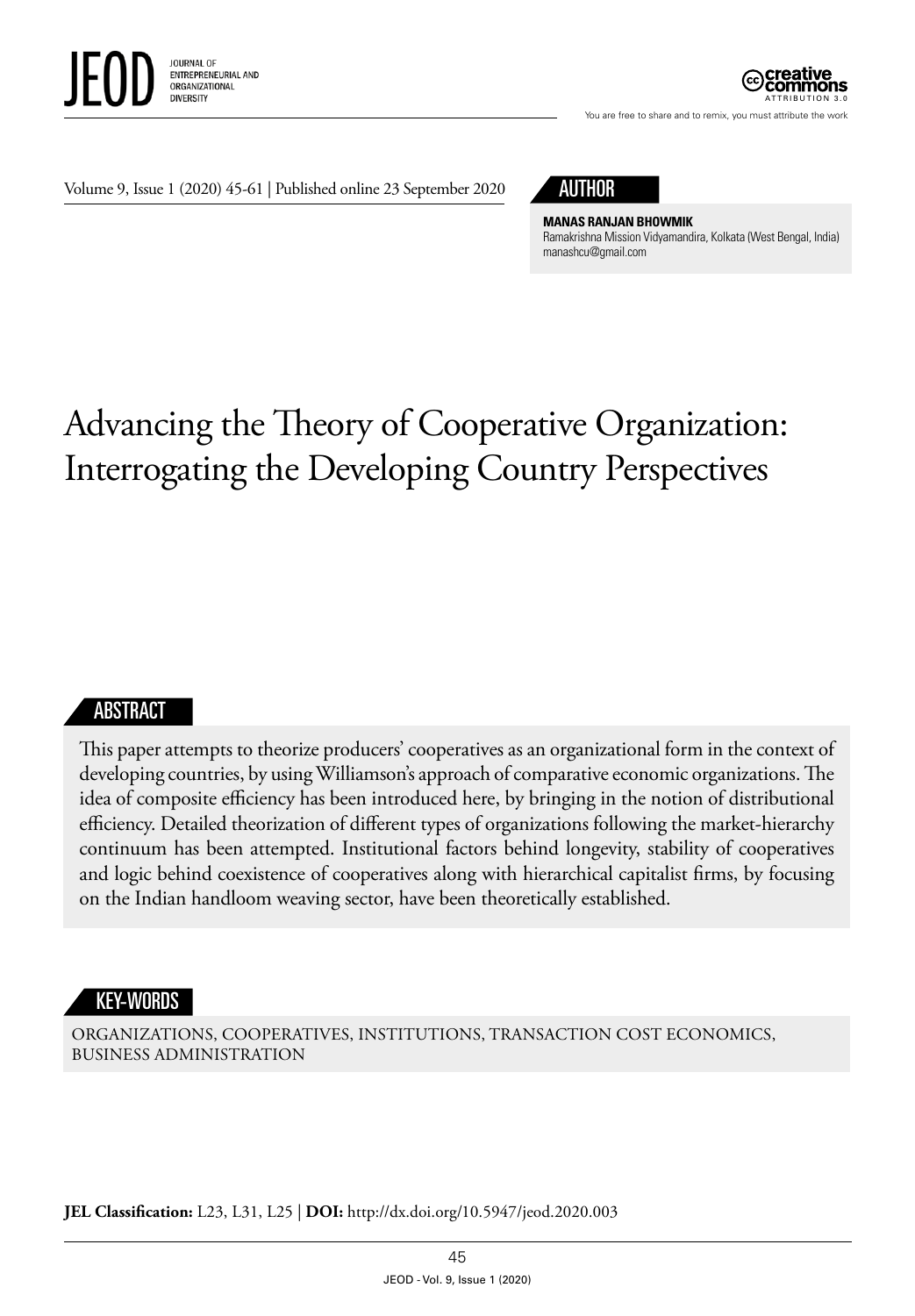## **1. Introduction**

This paper attempts to theorize producers' cooperatives as an organizational form in the context of developing countries, following Indian experiences, by using Williamson's approach of comparative economic organizations. Further, this article also interrogates the institutional factors behind the longevity and stability of cooperatives and the logic behind the coexistence of cooperatives along with hierarchical capitalist firms, by focusing on the Indian handloom weaving sector. Williamson (1991: 269) succinctly articulated this approach in what follows.

"Comparative economic organization never examines organization forms separately but always in relation to alternatives. Transaction-cost economics places the principal burden of analysis on comparisons of transaction costs-which, broadly, are the 'costs of running the economic system'".

Although this novel approach of studying different economic organizations from a comparative institutional perspective has been applied widely in the context of Western developed countries, its application remains scanty in the context of developing countries such as India, especially while theorizing producers' cooperative type of economic organization. Williamson himself (1991: 270) clearly pointed out this issue.

"Transaction-cost economics purport to have general application but has been developed almost entirely with reference to Western capitalist economies [...] Is a unified treatment of Western and non-Western, capitalist and non-capitalist economies really feasible?"

Historically, producers' cooperatives have existed in India in different industries in order to generate employment and to create countervailing power for the workers (Sen, 1996). However, cooperatives in developing countries, as organizational forms, lack rigorous theorization. This paper is an attempt to fill this gap. In the recent World Cooperative Monitor's report (Euricse and ICA, 2018), the Indian Farmers Fertilizers Cooperative Limited (IFFCO) held the first rank, while the Gujarat Cooperative Milk Marketing Federation (GCMMF) or Anand Milk Union Limited (AMUL) held the fourth rank. Cooperatives in agriculture, in general, and those in the dairy sector, in particular, have been studied by many scholars; yet cooperatives within the handloom weaving sector have received little attention. The handloom weaving sector is a major component in India's textile sector; the other components within the textile sector are big mills and the power loom sector. The focus of this paper remains on developing a comparative analysis of existing producers' cooperatives within the handloom weaving sector. The textile industry, in general, and the handloom weaving sector, in particular, are major employment generating sectors of the Indian economy, next only to the agriculture sector. As per the latest handloom census, the handloom weaving sector provides employment to 3.1 million weaver-households (Ministry of Textiles, 2019). In India, handloom weaving is mainly a rural, labor-intensive, skilled activity. There are three key organizational forms within the handloom weaving sector: independent weavers, master weavers and weavers' (producers') cooperatives. An elaborate discussion concerning these organizations is provided in Section 3.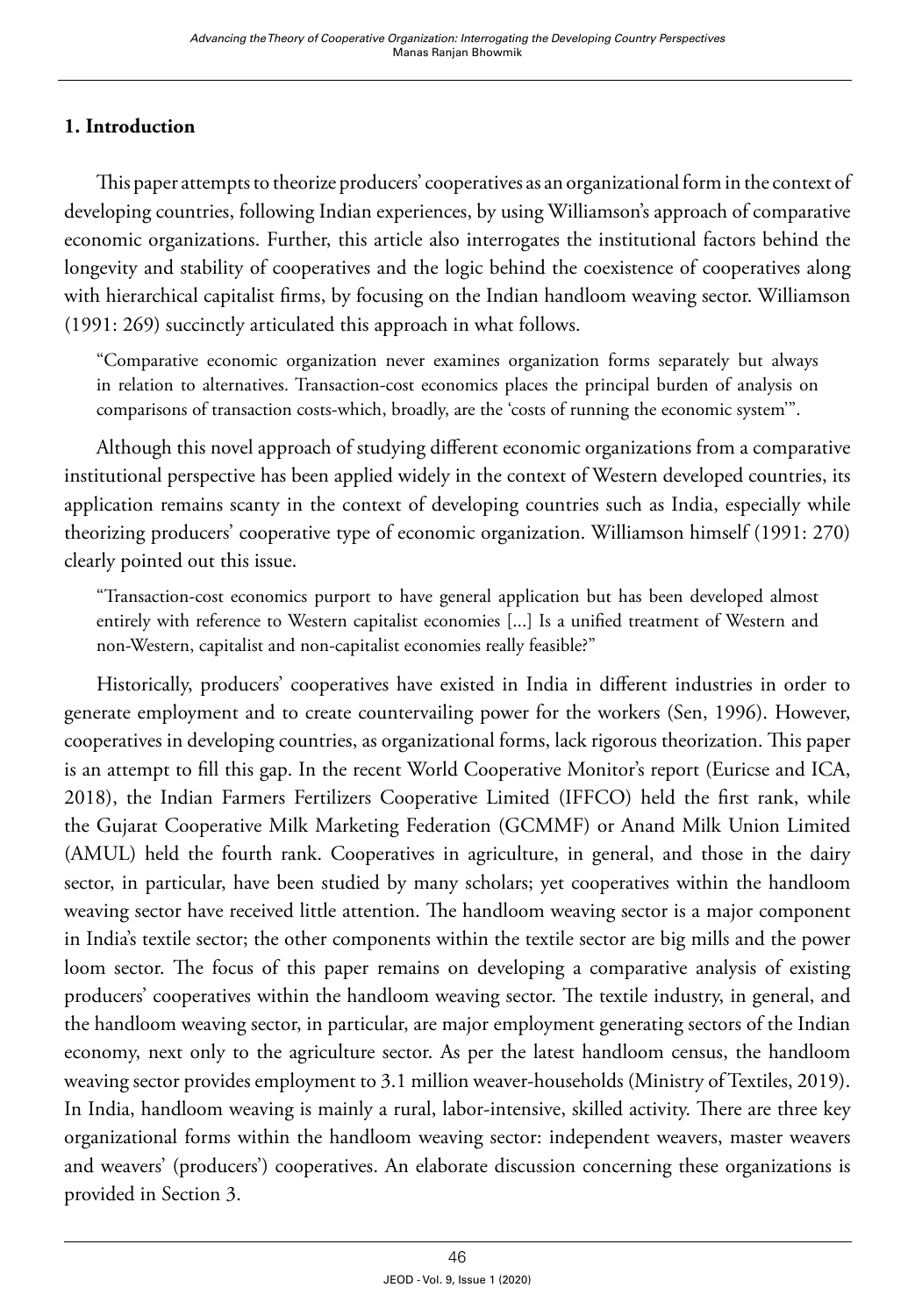Ever since the work of Helmberger and Hoos (1962), the theoretical debate on cooperatives has shifted focus towards conceptualizing cooperatives as independent organizational forms. Later, theorizations were made following the property rights perspective (Cook, 1995), the coalition perspective (Staatz, 1983; Sexton, 1986) as well as the nexus of contracts perspective (Jensen and Meckling, 1976; Staatz, 1987). Furthermore, the issue of governance has become important following the works of Williamson (1980; 1985; 1991; 1996) and Valentinov and Fritzsch (2007). Moreover, cooperatives have been later theorized as hybrids (Menard, 2004; Chaddad, 2012). Williamson (1991) pointed out that markets and hierarchies are polar modes and set out to theorize the hybrid modes which represent the various intermediate arrangements such as reciprocal trading, long-term contracting, franchising, etc. Note here that Williamson (1991) did not explicitly claim that cooperatives are hybrids. Rather, later scholars such as Menard (2004) and Chaddad (2012) put forward emphatic arguments in favor of theorizing cooperatives as hybrids. While the aforementioned aspect is one stream of the theoretical debate, the other crucial stream is regarding the rarity and degeneration of cooperatives (Doucouliagos, 1990). The degeneration thesis proclaims that cooperatives are doomed to fail due to their internal contradictions (Langmead, 2017); and this proposition has been countered by other scholars such as Dow (2003) by interrogating institutional strengths and weaknesses of cooperatives. Scholars who promote degeneration thesis argue that due to various internal structural problems concerning—decision making, monitoring and supervision, incentive alignment, free riding—cooperatives are inherently unstable production organizations. Moreover, another stream of literature has focused on comparing efficiency of cooperatives versus other firms and nothing conclusive has come up because of mixed findings (Doucouliagos, 1995).

With regard to the debate about the rarity and degeneration of cooperatives and countering the degeneration thesis, the following research questions have come up lately. Why are there a large number of successful cooperatives (Iliopoulos and Valentinov, 2018a; 2018b)? How do we conceptualize a cooperative organization within the context of a developing country? Is the cooperative a form of vertical integration, an independent organization or a hybrid? What are the factors that explain the co-existence, longevity and stability of cooperatives? How does the notion of efficiency relate to the earlier questions? In this paper, the issue of the efficiency of cooperatives has been theoretically coupled with the issues of its co-existence, stability and longevity in a comparative manner. Critics have raised this issue of longevity of cooperatives many times by citing problems of free riding and collective action. Tortia (2018) has encountered such assertions by citing the role of non-divided, common assets in promoting inter-temporal harmony within cooperatives which improve longevity of such enterprises. Also, through fundamentally addressing the issue of member heterogeneity by focusing on true range of common interests among members', it is also possible to optimize longevity of cooperatives (Iliopoulos and Valentinov, 2018b).

On the basis of the aforementioned issues, this paper focuses on the two following research questions. What is/are the determinant institutional factor/s for explaining the stability and longevity of cooperatives in the context of a developing country? How does the role of efficiency impact the co-existence of cooperatives and capitalist hierarchical firm organizations in the Indian handloom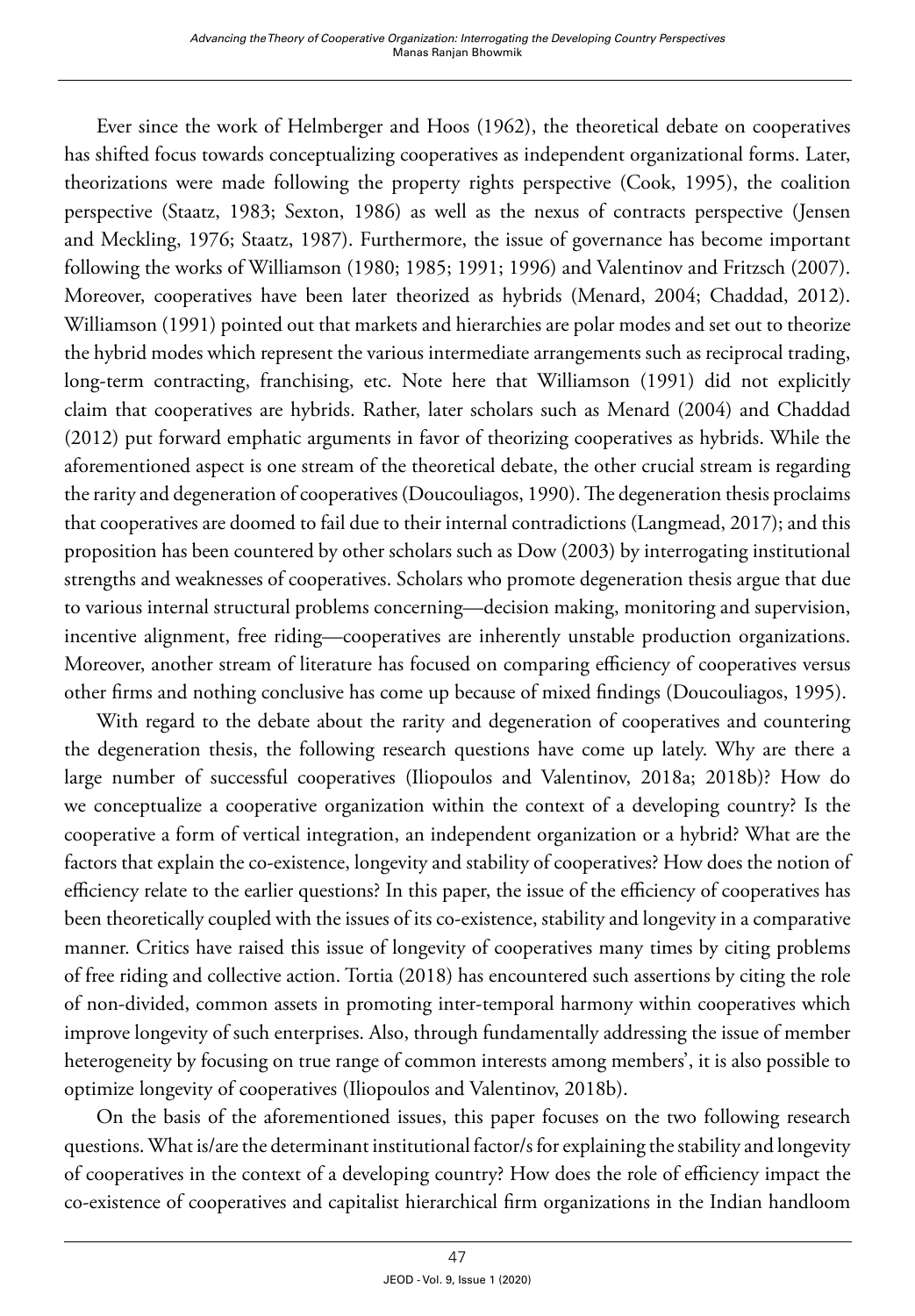weaving sector? The objective of this paper is to delineate the features of informal manufacturing organizations from a comparative perspective in order to understand the stability, the longevity and the co-existence of different economic organizations in the context of developing countries. By employing this comparative perspective, currently existing organizations have been examined and theoretical insights have been developed. Following the logic of transaction costs (Coase, 1937; Williamson, 1991), several existing organizational firms have been studied, keeping in mind that organizations which are not cost-efficient would disappear over time due to competition.

This paper has built on the recent theoretical developments (Tortia, Valentinov and Iliopoulos, 2013) in economics of organization; here each form of organization has been characterized as a "syndrome" or a "system of attributes" (Williamson, 1991; Chaddad, 2012). Organizations can be distinguished by their different governance structures, i.e., by the different coordination, control and incentive mechanisms, as explained in Section 2. Section 3 discusses the organizational architecture of the Indian handloom weaving industry and, following Williamson (1991) and Chaddad (2012), the main instruments of governance are identified and each of them are theorized in continuum from market-type to hierarchy-type organizations. Following this, in Section 4, the idea of composite efficiency is elaborated and an analysis of the main problem is provided. Next, in Section 5, i.e. in the conclusions, the usefulness of this approach in studying several other sectors (other than the handloom weaving sector), especially for developing countries, is pointed out. A tentative guideline is also presented for the impending task of locating the institutional determinants of prevailing organizations in developing countries in a sector-specific way.

#### **2. Reconceptualizing alternative governance structures**

Ronald Coase's (1937) reformulation theorized a firm as an organization and helped in explaining the transaction cost logic regarding the existence, size, scope and internal organization of the firm. According to Coase's understanding (1937), markets and firms can be conceptualized as alternative institutional arrangements for governing transactions. Following this line of thought, whenever the cost of organizing a transaction is lower within a firm in comparison to the market, the firm becomes better suited than the market. Scholars such as Coase (1937), Alchian and Demsetz (1972) and Jensen and Meckling (1976) made significant contributions to the theory of the firm from various perspectives; and Alchian and Demsetz (1972) examined the problems of metering in team production and the problems regarding information and designing incentives in an organization. Williamson (1980; 1985), in several of his works, developed a theory from the transaction costs perspective in order to compare the efficiency of the different modes of economic organizations (Jones and Kalmi, 2012). For Williamson (1996) the issue of governance is about identifying, explicating and mitigating all kinds of contractual hazards. Not only did Williamson theorize about markets and hierarchies, he also attempted to theorize hybrids, as intermediate forms of organization within these two polar forms: markets and hierarchies.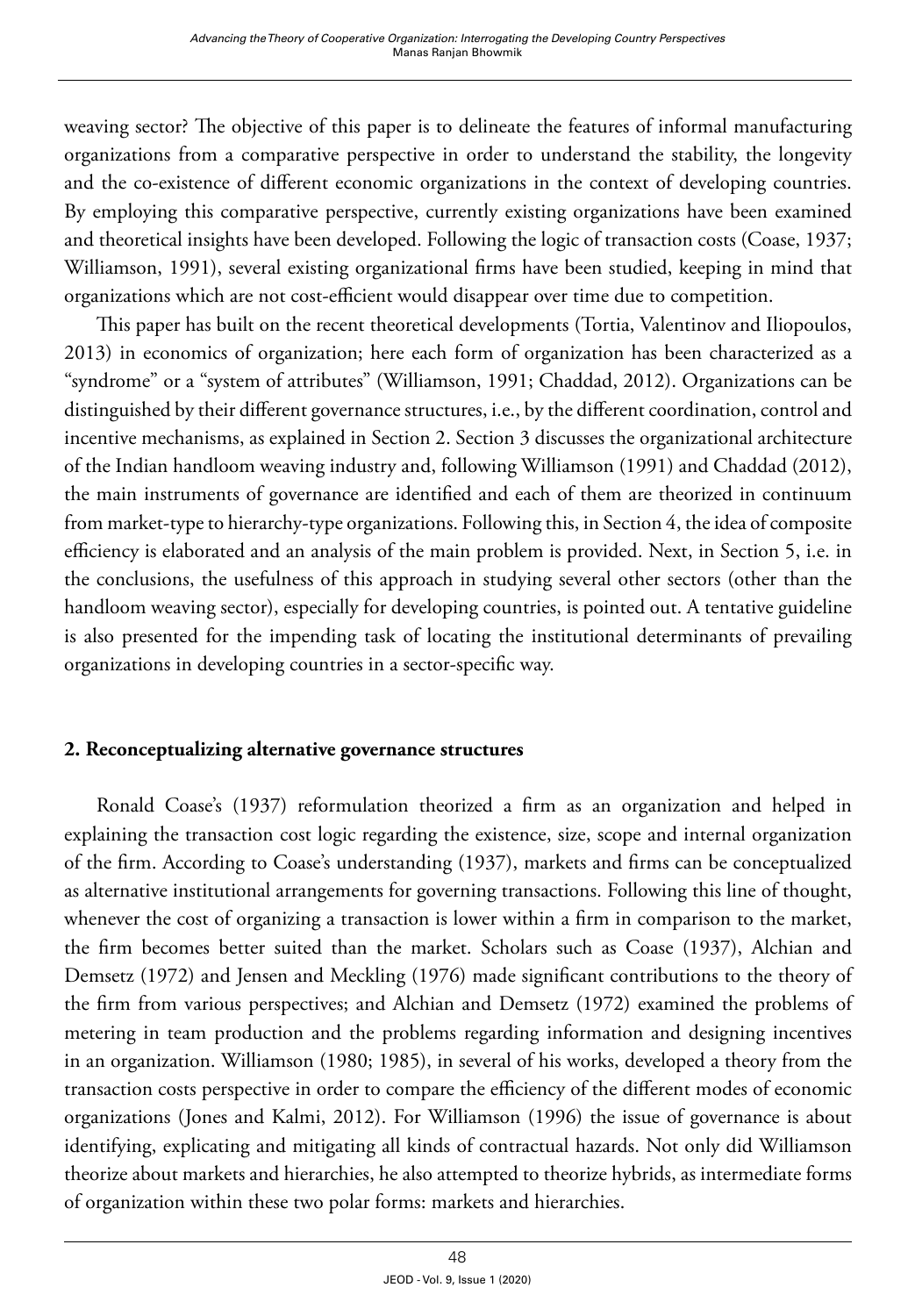The efficiency of cooperatives as compared to other organizational forms remains a contentious issue. This has been a focal point in the debate on cooperatives for a long time and there have been several viewpoints regarding this (Zamagni, 2012). The first viewpoint focuses on the cooperatives' institutional advantages by economizing transaction costs and developing countervailing power (Staatz, 1987). A second contrary viewpoint comes from the agency theorists (Jensen and Meckling, 1976) who pointed out the problem of incentives in cooperatives and the corresponding institutional disadvantages. A third viewpoint suggests that the existence of cooperatives is determined, to a large extent, by the trade-off between the market contracting costs and the ownership costs borne by the cooperative-members (Hansmann, 1996). Some of the recent studies on cooperatives have focused on issues such as social responsibility (Sacchetti and Tortia, 2020), protective function and multiple sets of motivation (Tortia, Sacchetti and Valentinov, 2020) and satisfaction with creativity (Sacchetti and Tortia, 2013). Such new developments in line of questioning the traditional idea of efficiency have important bearings regarding the theorization that happens in this paper (Dow, 2003). Also, in this paper, an attempt has been made to approach this conceptualization of efficiency from a fresh standpoint by considering developing country perspectives. Hence, in the following section, a brief description of the developing country perspectives has been presented.

## *2.1 Developing country perspectives*

Serious endeavors to understand economic organizations in developing countries from the perspective of the New Institutional Economics (NIE) are quite insufficient. At this juncture, it is important to mention some basic features of contracting in developing countries: contracts are mainly informal, mostly verbal, written contracts are hardly visible and legal arbitration for any breach of contract is extremely costly or altogether absent (Bardhan and Udry, 1999). In such a situation, it is intriguing to explore the dimensions of bounded rationality, opportunism and adaptation. A third issue which is of critical importance, but has hitherto remained untouched, is the issue of fiat of the employer even outside the firm. In development economics, this issue has been theorized as interlinked markets or interlocking market transactions (Basu, 1986). The bounded rationality of the agents creates huge barriers for them both in the input and output markets, especially in rural informal settings such as the Indian handloom weaving manufacturing industry. Consequently, agents (handloom weavers or primary producers) encounter the issue of opportunism on the part of the intermediaries both in the input and output markets and, as a result, the expropriation of quasi rents by these intermediaries remain a serious problem for the primary producers. The role of fiat is of critical importance, as it does not restrict itself to only the firm or the farm. Rather, due to the interlinked market structure, the employer or the intermediary can not only expropriate quasi rents from an agent in one market, but the same intermediary may also be able to further extract quasi rents from the same agent in another market by using the interlinkage (Basu, 1986; Bardhan and Udry, 1999). This issue of fiat or power outside the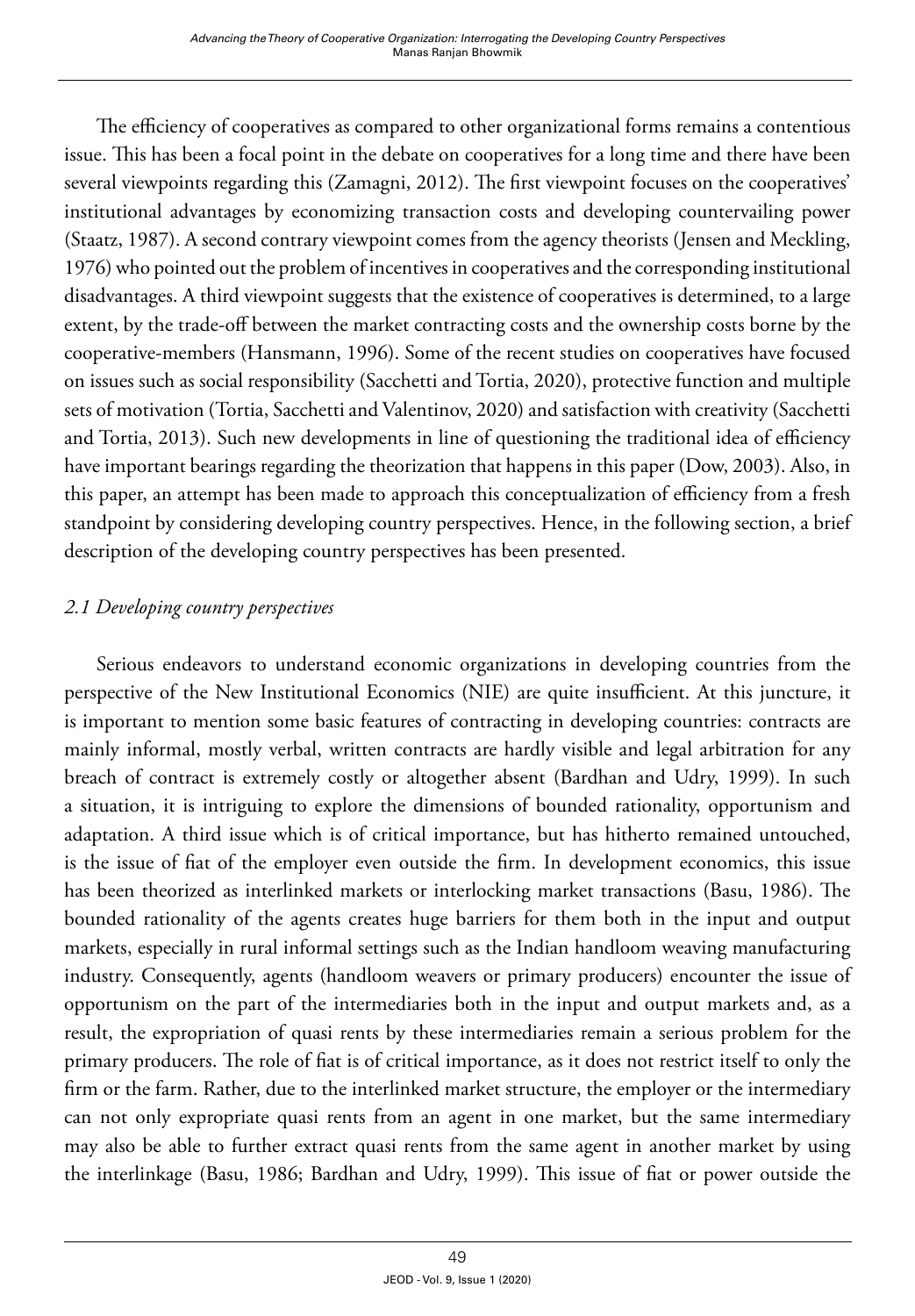ambit of the firm or farm often plays a prohibitive role in cases of adaptation and coordination. Autonomous moves towards collectivization, by forming cooperatives or through the coordination of economic activities by the formation of cooperative type organizations by primary producers, may be hindered due to the power asymmetry between the agents and the intermediaries who enjoy this fiat or power and authority even outside the firm. The following theoretical apparatus of the golden triangle of NIE is very useful in further probing these points.

## *2.2 The golden triangle of NIE*

Menard's (2018) "golden triangle of NIE" is a conceptual apparatus that can be borrowed from the recent developments in the New Institutional Economics.

#### **Figure 1: The golden triangle of NIE**



*Source*: Menard, 2018

Rights, contracts and transactions are the key components of the golden triangle of NIE and interactions among these components lead to interesting results for organizational economics. Rights have been distinguished as property rights and decision rights, contracts can be of two types complete and incomplete—, while transactions are mainly political and economic. The proper alignment of property rights and decision rights is a crucial issue that has significant implications for the existence and performance of economic organizations. Contracts remain mostly incomplete and, as a result, create adjustment issues. This paper considers only the economic transactions. With respect to organizational economics, all these components of the golden triangle have important bearings, leading to questions like: can decision rights influence transaction costs? In this paper, it will be emphasized that decision rights can have serious implications for transaction costs which, in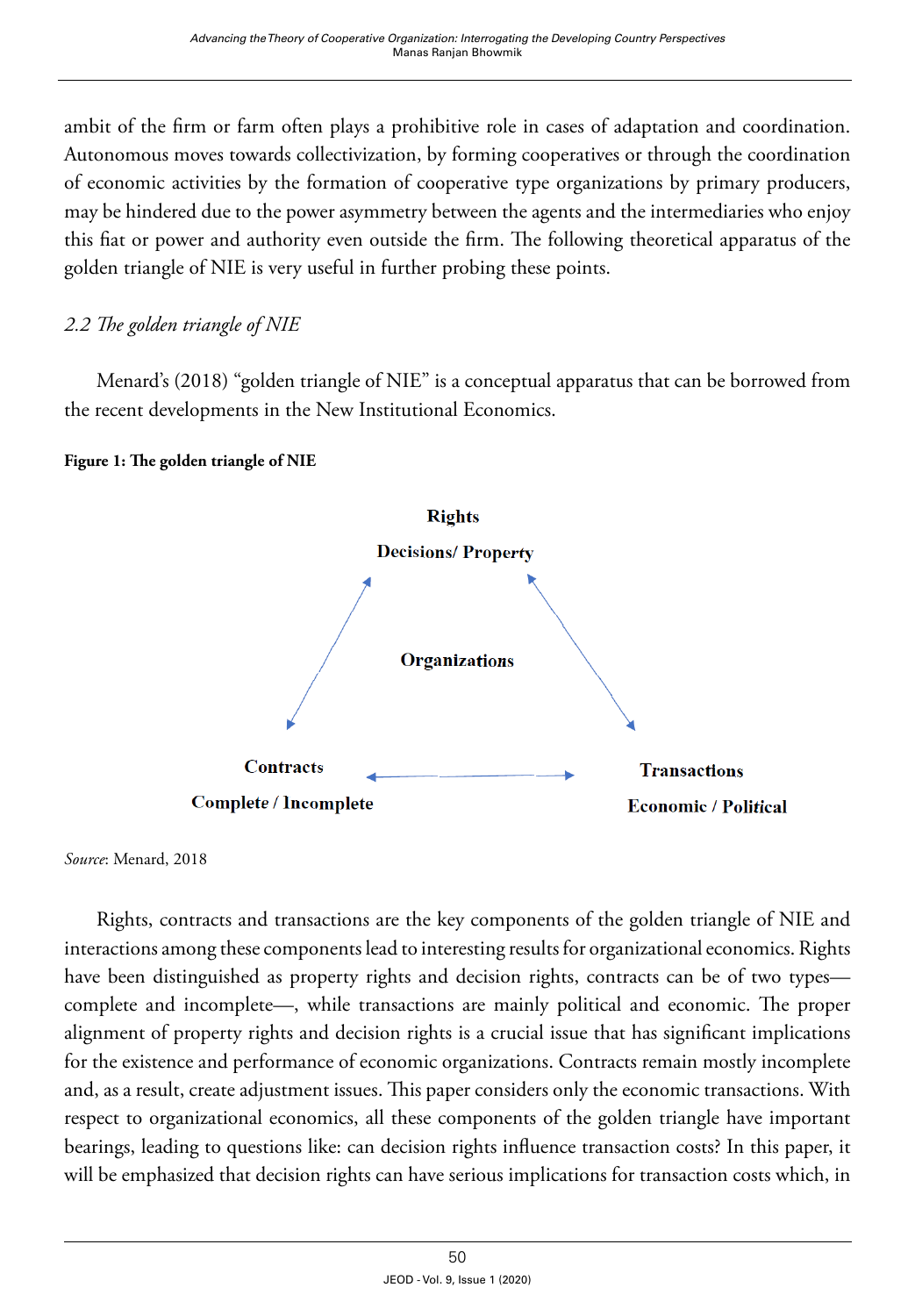turn, influence efficiency of economic organizations. Decision rights can be of two types: individual and collective. It will be argued in this paper that collective decision rights in cooperatives play a crucial role in economizing transaction costs, which, in turn, influence the efficiency dimension.

#### **3. The organizational architecture of the Indian handloom weaving industry**

There are three different economic organizations prevailing in the Indian handloom weaving manufacturing sector: independent weaver (Indep), master weaver (MW) and cooperative (Coop). Independent weavers are similar to the NIE theorization of markets; master weavers are similar to the hierarchies; while cooperatives, contrary to the other two forms, follow an admixture of markets and hierarchies and can be identified as an intermediate form (Coase, 1937; Williamson, 1991). All over India, in general, and in the state of West Bengal, in particular, the master weaver institution dominates the other two institutions (independent weaver and cooperative) albeit West Bengal as a state comes under the group of strong cooperatives (Das, 2001). While discussing the organizational structure, it is important to briefly note the existing market structure within the handloom weaving sector in India. The market structure here is closer to a monopsony, i.e., there is a single buyer or only a few buyers for the handloom weaving products in the villages; hence, handloom weavers usually get limited opportunities to bargain and often have to settle for lower prices.

#### *3.1 Independent weaver (Market)*

In this economic organization, the individual weavers, i.e. the primary producers of clothing, operate autonomously and there is no central authority. Hence, the individual weavers govern all the transactions independently. An individual weaver transacts with the input sellers as well as with the marketing agents. In such a pure market transaction, the ownership is separated as the weaver possesses the residual claims and control rights over the firm assets and no central structure or authority relationship exists to govern this transaction. Here, the price system provides "high powered incentives" for all the parties to become efficient and adapt autonomously to the changing market conditions. In such a situation, partner identity is irrelevant and there should not be any mutual dependency between the exchange partners. Thus, switching costs should also be negligible if one agent wants to buy from or sell to a new agent.

In case of independent weavers here, their stations are not located in a common facility. Rather, their stations are home-based and sparsely located, and each station owner interacts with all the other agents independently. The weaver buys raw materials and inputs independently, processes them at home using family labor, weaves and produces the fabric and then sells the produce in the market independently.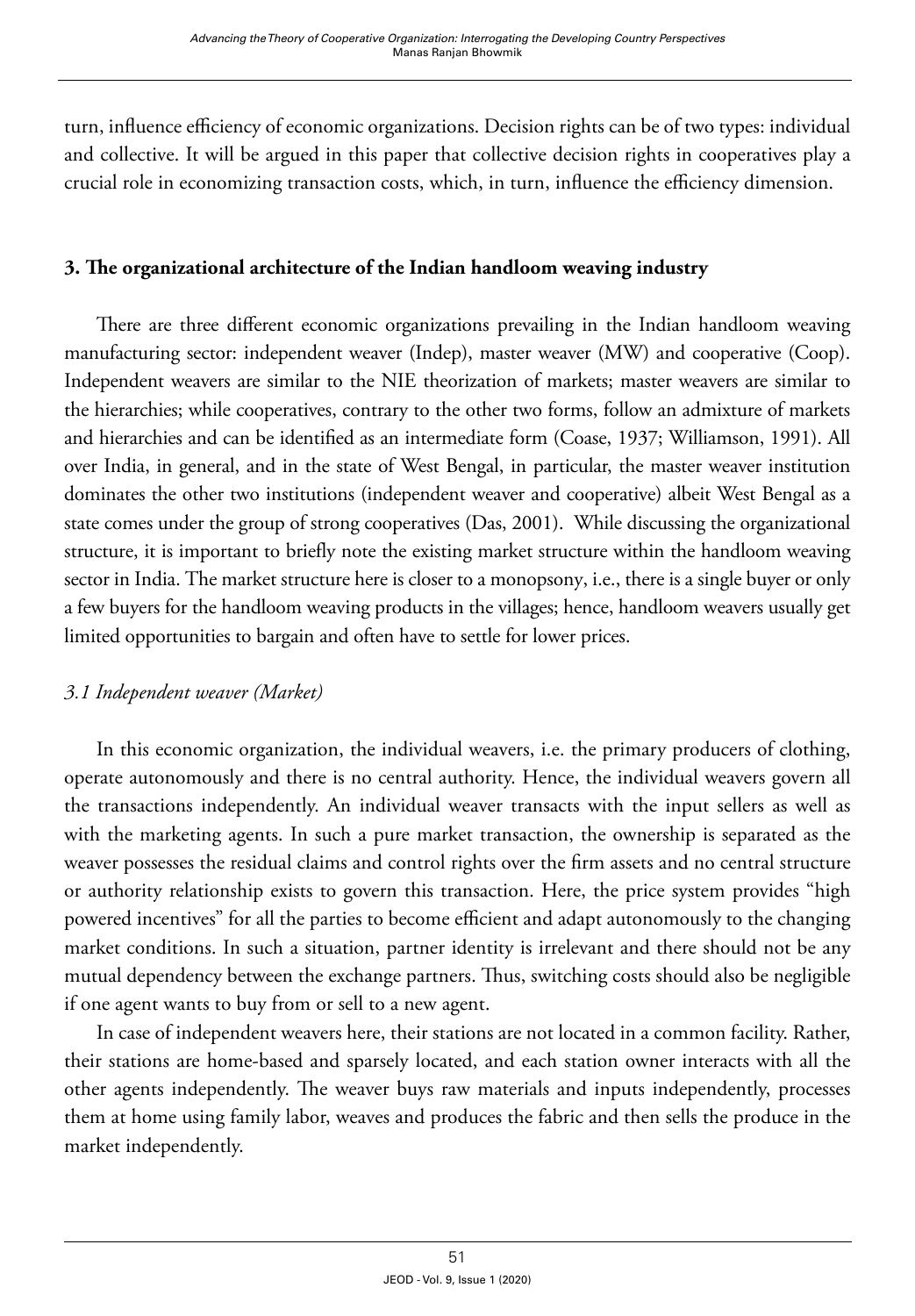## *3.2 Master weaver (Hierarchy)*

Owing to the issues of non-trivial transaction costs and market failure, a hierarchy may sometimes supersede the market. The master weaver arrangement can be described as one such organization. The putting-out system under the master weavers almost fully adheres to the characterization made by Landes, except for the complex interlinked contracts prevailing in India which will be elaborated later. Landes (1966: 12) has succinctly described this system as follows:

"…merchant-manufacturers *(in our case master weavers)* "put-out" raw materials – raw wool, yarn, metal rods, as the case might be – to dispersed cottage labor, to be worked up into finished or unfinished products."

After finishing production, the master weaver collects the final product and does the marketing; master weavers here act as an intermediary and this economic organization becomes hierarchical. Here, unified ownership results in a situation where one party (the master weaver) has the residual claim and control rights over both the firm as well as all the assets, and this owner (the master weaver) has complete authority over decisions regarding the firm. Moreover, partner identity matters here. Autonomous adaptation (A type) has been replaced by coordinated adaptation (C type) for unanticipated disturbances, and low powered incentives prevail for the primary producers (the weavers). It is important to note that A type adaptation refers to those changes that can be undertaken by individual agents or by the autonomous independent efforts of any one party, while C type adaptation refers to those changes that require coordinated efforts from multiple parties participating in transactions. Moreover, an incentive structure where one agent can reap direct economic benefits is referred to as a high-powered incentive while an incentive structure where an agent cannot reap any direct benefit, and can only obtain indirect economic benefit from the price movements in the market, is referred to as a low powered incentive.

## *3.3 Cooperative (Hybrid)*

In handloom cooperatives, weaving production takes place at the homes of the weavers. Thus, the workstations are individually owned. However, some departments of production (e.g., dyeing and marketing sections) can be owned collectively by the cooperative, and raw materials are also provided by the cooperative. Workers are paid according to their individual contribution and not the average product. In cooperatives, profits are shared with the weaver-members because of their collective ownership and management. Under this system, the role of the master-weaver, i.e. the putter-outer, is substituted by the collective association of the weavers which is the cooperative. Moreover, in cooperatives, the decision-making power rests with the board members who are elected by the weavermembers of the cooperative. In cooperatives, the weavers or the primary producers enjoy high-powered incentive as they are paid according to their individual contribution. Furthermore, ownership over the looms remains with the individual. Hence, the residual claims and control rights over production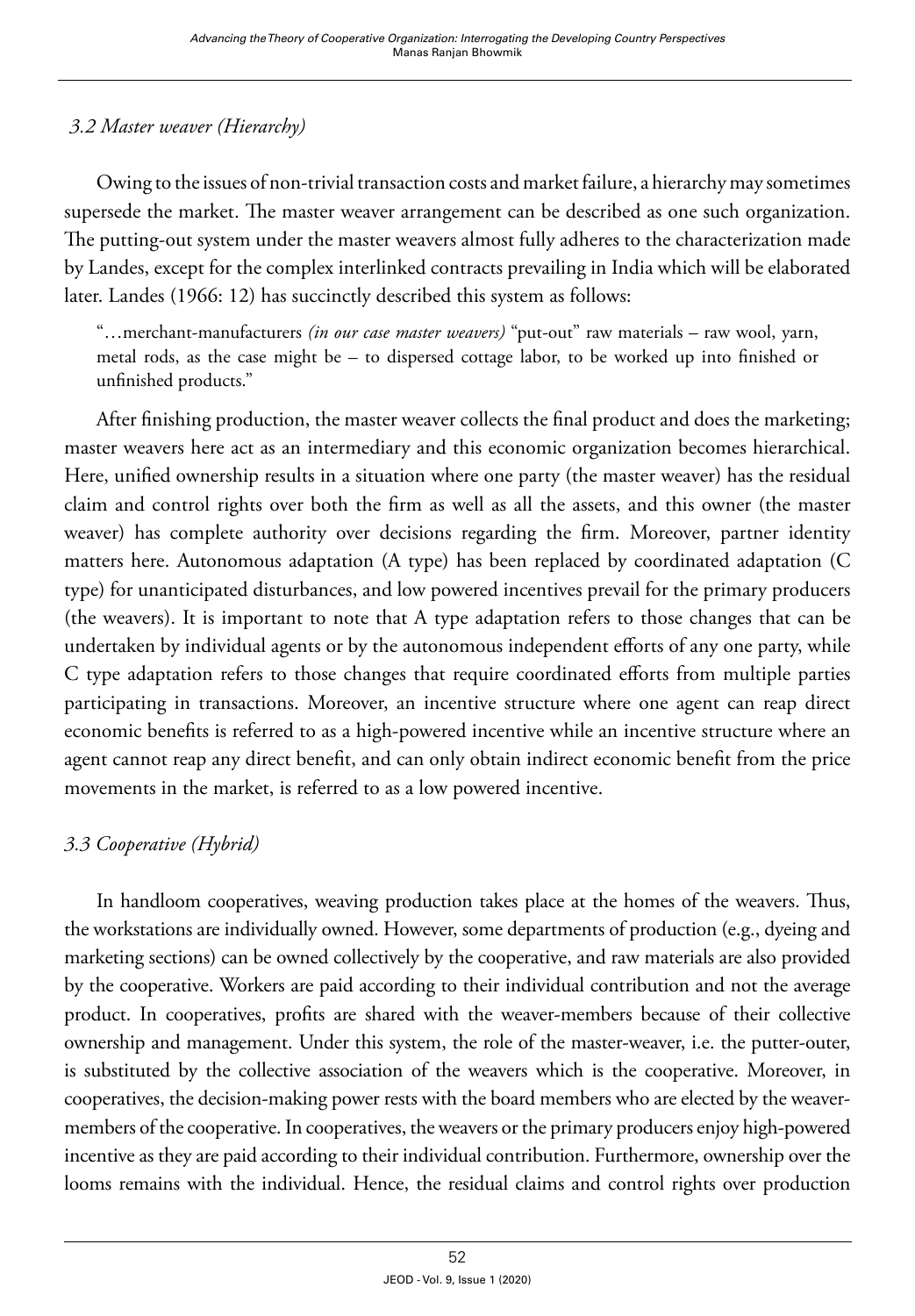remain in the hands of the individual. On the other hand, control rights over the production process, bargaining strength in both the input and output markets increase due to collective bargaining and collective decision-making. Thus, both A type adaptation and C type adaptation are compatible with the cooperative mode of economic organization in the Indian handloom industry.

| Components Indep |                             | МW                                       | Coop                                    |
|------------------|-----------------------------|------------------------------------------|-----------------------------------------|
| Rights           | Property rights: separated  | Property rights: separated               | Property rights: separated, collective  |
|                  | Decision rights: individual | Decision rights: individual, centralized | Decision rights: individual, collective |
| Contracts        | Incomplete, informal        | Incomplete, informal                     | Incomplete, partly formalized           |
| Transactions     | Economic                    | Economic.                                | Economic                                |

**Table 1. Organizations in the Indian handloom weaving industry**

*Source*: Author

In Table 1, following the theorization of the golden triangle, the three different prevailing economic organizations have been theorized as per the three attributes: rights, contracts and transactions.

First, with respect to the independent weaver, property rights are separated, while decision rights are also separated and individualistic. In the case of the master weaver institution, property rights are separated while decision rights are individualistic but centralized and rest with the master weaver or the intermediary. In cooperatives, the property rights are separated (as looms are owned by the weaver-members), while the collective (if the cooperative owns a dyeing unit) and decision rights are both individualistic (the amount that a weaver-member would individually produce is an individual decision) and collective (what, how, for whom to produce, how to distribute profits: these are collective decisions in a cooperative).

Second, contracts are purely informal for independent weavers and master weavers, but they are partly formalized in cooperatives since both the cooperatives and their members are formally registered. Moreover, handloom cooperatives usually have either fully or partly formalized contracts with the government in terms of input procurement or sales in government exhibitions.

Third, in this paper, only the economic transactions have been considered, and not the political transactions, although it may be an interesting topic for future research to interrogate the interactions between political and economic transactions in developing countries. It must be pointed out here that in the rural informal context of a developing country like India, the issue of control over transactions remains of critical importance. In this regard, Mukund and Syamasundari (1998: 3331) made the following observation while studying Indian handloom weaving cooperatives.

"Cooperatives have succeeded to the extent that they have emerged as an alternative institutional structure to challenge the control exercised by traders and middlemen over the production process and the weavers."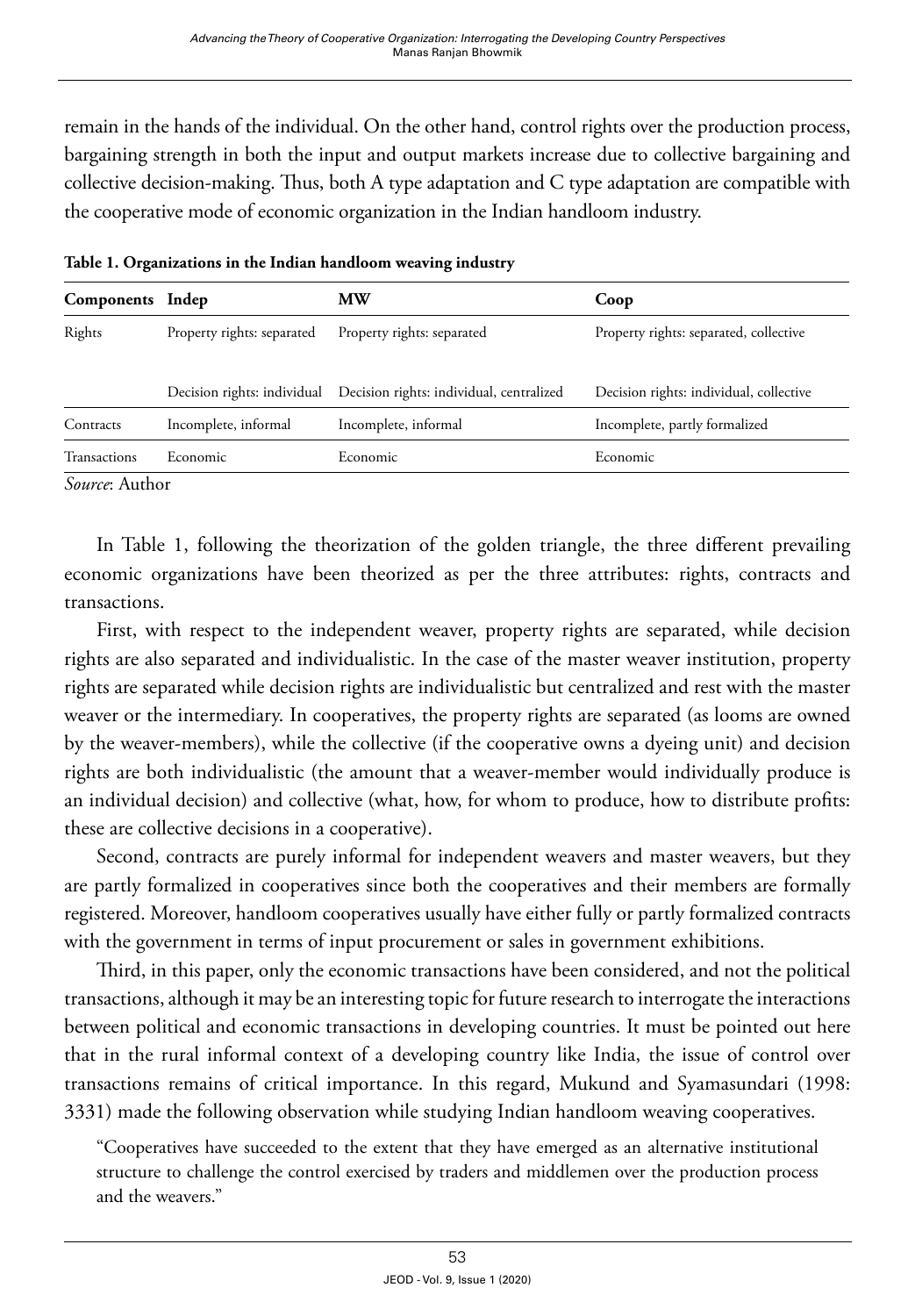In the Indian handloom weaving industry, the exercise of control and the extraction of quasi rents by intermediaries (such as master weavers) are crucial issues and cooperatives may play the role of an institutional antidote to such problems. In their study of the institutional structure of the handloom weaving sector in Andhra Pradesh, S. Mahendra Dev and others advanced the following argument (Dev et al., 2008: 43):

 "One major finding is that the growth performance of cooperatives determines the growth of other institutions - the master weavers, middlemen and independent weavers. Well-performing cooperatives are the best safeguard for the handloom sector, as they protect the weaver and also provide a counterbalance to the master weaver."

## **4. Efficiency: composite efficiency**

It is important to mention that the developing country's perspectives in organizational economics has remained an under-explored terrain. In this section, it is proposed that fundamental concepts such as "firm", "efficiency" and other such issues should be reconsidered in light of the evidence from developing countries. In this section, it will be shown that fundamental concepts such as "firm", "efficiency" and other such issues should be considered in light of evidences from developing countries. Here, in this paper a deeper theoretical interrogation of the idea of efficiency has been presented in what follows. The argument here is that the idea of efficiency can be extended from production to distributional aspects as well while theorizing institutions and economic organizations of developing countries such as India. Efficiency in production can be understood by focusing on productivity of the different factors of production; or, by following NIE theory, efficiency in production can be understood in terms of economizing transaction costs. In this paper, one key argument is that a firm needs not be conceptualized only as an economic organization for production purposes; it can also be understood as an engine of distribution. At the same time, the concept of efficiency can also be understood from both sides: production as well as distribution.

## *4.1. Beyond the firm as a production organization. The firm as an engine of distribution: handloom weavers' cooperatives*

In order to conceptualize the firm as an engine of distribution and not merely as an economic organization for production, it is important to understand the concept of composite efficiency. This concept entails that, moving beyond the notion of production efficiency, other aspects should also be considered while evaluating the efficiency of economic organizations. This is because economic organizations have crucial roles in areas other than just production, and these roles may have important bearings on the existence, stability and longevity of such economic organizations.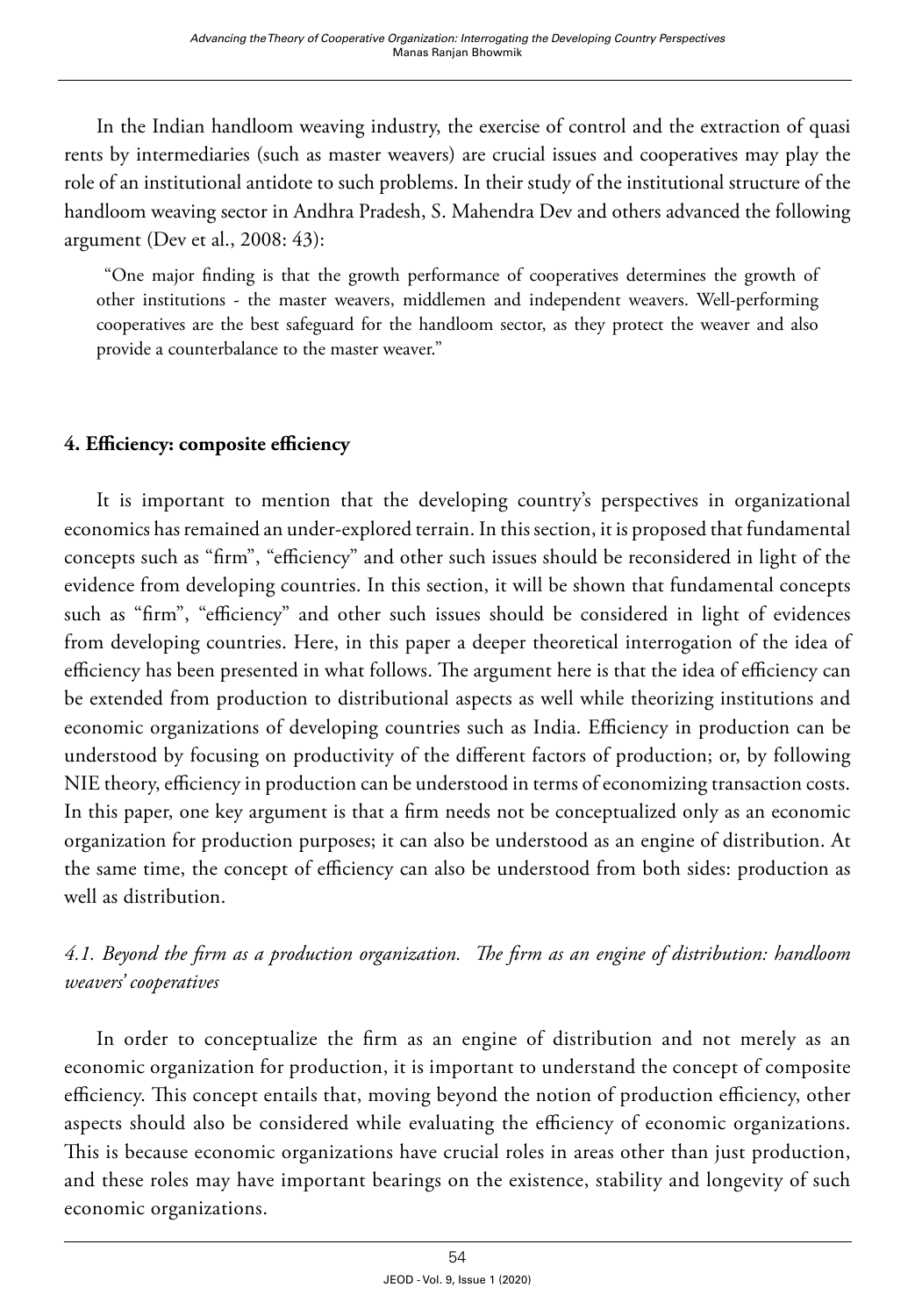Williamson (1980: 12) theorized the notion of efficiency while comparing the different modes of economic organizations in the following way.

"...the question of efficient versus inefficient modes of internal organization comes down to an examination of their properties in bounded rationality and opportunism respects. Organizing modes that economize on scarce information processing and decision-making capability have superior properties in transaction cost terms, ceteris paribus. Similarly, modes that serve to attenuate subgoal pursuit and discourage information hoarding and distortion are favored, ceteris paribus. Economizing on bounded rationality and attenuating opportunism are thus the core issues on which a comparative assessment of transaction costs turns."

In this paper, the aforementioned notions of economizing on bounded rationality and attenuating opportunism have been applied in the production as well as in the distributional aspects (i.e., regarding implementation of the government's welfare schemes for the weavers). It must be noted that in developing countries where educational attainment remains relatively low among the masses and corruption within the bureaucracy is rampant, issues regarding bounded rationality and opportunism can wreak havoc when implementing the government's welfare schemes. Not only is the crafting of an appropriate welfare scheme for the poor important, its implementation is quite important too. Implementing a welfare scheme is not a costless affair in a developing country like India. Here, organizations such as producers' cooperatives play a crucial role and handloom cooperatives provide a good example in this regard.

Hence, by moving beyond the simplified idea of efficiency in production, this paper proffers the idea of composite efficiency, which can be defined as the economization of transaction costs both in production as well as in distribution. Additionally, it proffers that, in order to evaluate efficiency of any economic organization, efficiency in production and efficiency in distribution should both be considered. Composite efficiency can be understood as a conjugation of efficiency in production and efficiency in distribution. An economic organization may be efficient in production but may be relatively inefficient in terms of distribution. Finally, the existence, stability and longevity of any economic organization greatly depends on the issue of composite efficiency, and not only on production efficiency. In other words, in the context of developing countries, the efficiency of an economic organization should be judged not only in terms of its efficiency in production but also in terms of its efficiency in the distributional aspect.

The benefits of government schemes can be better implemented via cooperatives than via the other existing economic organizations in the handloom weaving sector. If not for wage or profit share, some weavers may find cooperatives useful because of their efficiency in better implementing the benefits of government schemes, which may either be impossible or very difficult to obtain in the independent weaver or master weaver type of organizations. Hence, handloom cooperatives in India provide dual benefits: first, in terms of jobs, wages and profit shares, and, second, in terms of an organization that implements the existing government schemes effectively. What follows in the tabular representation is this idea of composite efficiency, which has been elaborated by comparing the production and distributional efficiency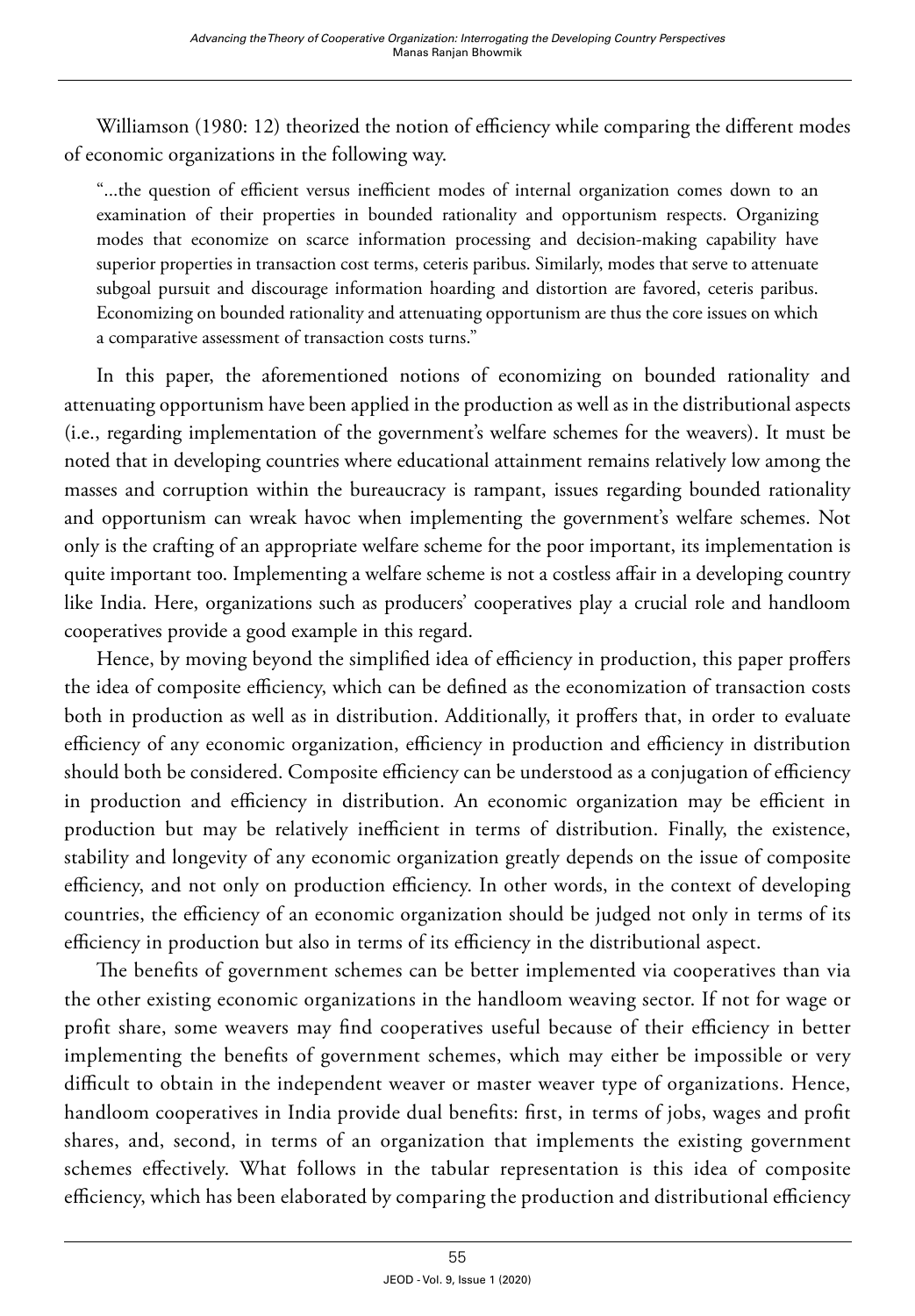in different organizations. Precisely, economic organizations with better performances in terms of incentive intensity, administrative control and adaptation also should be able to economize transaction costs better, hence should be more efficient. This relationship can be studied in terms of production as well as in terms of distribution. Distributional efficiency refers to the issue of economizing transaction costs while implementing distributive welfare schemes. Which organization can economize transaction costs while implementing such policies, is the key question in this regard.

| <b>Attributes</b>                                                                                               | Indep | <b>MW</b> | Coop |  |
|-----------------------------------------------------------------------------------------------------------------|-------|-----------|------|--|
| Incentive intensity                                                                                             | $++$  |           | $++$ |  |
| Administrative controls                                                                                         |       | $++$      |      |  |
| Adaptation                                                                                                      |       | $++$      |      |  |
| the contract of the contract of the contract of the contract of the contract of the contract of the contract of |       |           |      |  |

**Table 2. Distinguishing attributes of governance structures in production**

*Source*: Author

In Table 2, three attributes have been considered and, with respect to these three attributes, all three organizations have been compared in terms of their production. When it comes to incentives, the independent weaver and the cooperative are ahead of the master weaver. On the other hand, in terms of administrative control and coordinated adaptation, the master weaver performs better than the independent weaver and the cooperative.

**Table 3. Efficiency ranking in production**

| Rank | Modes | Count $(++)$ | Count $(+)$ | Count $(0)$ |
|------|-------|--------------|-------------|-------------|
|      | MW    |              |             |             |
|      | Coop  |              |             |             |
|      | Indep |              |             |             |

*Source*: Author

In Table 3, the efficiency ranking has been presented following the depiction in Table 2. The MW or the hierarchic master weaver type of economic organization stands out as the most efficient organization in terms of production. It is followed by the Coop or the cooperative type of economic organization. The Indep or the independent weaver economic organization secures the third position in terms of efficiency in production.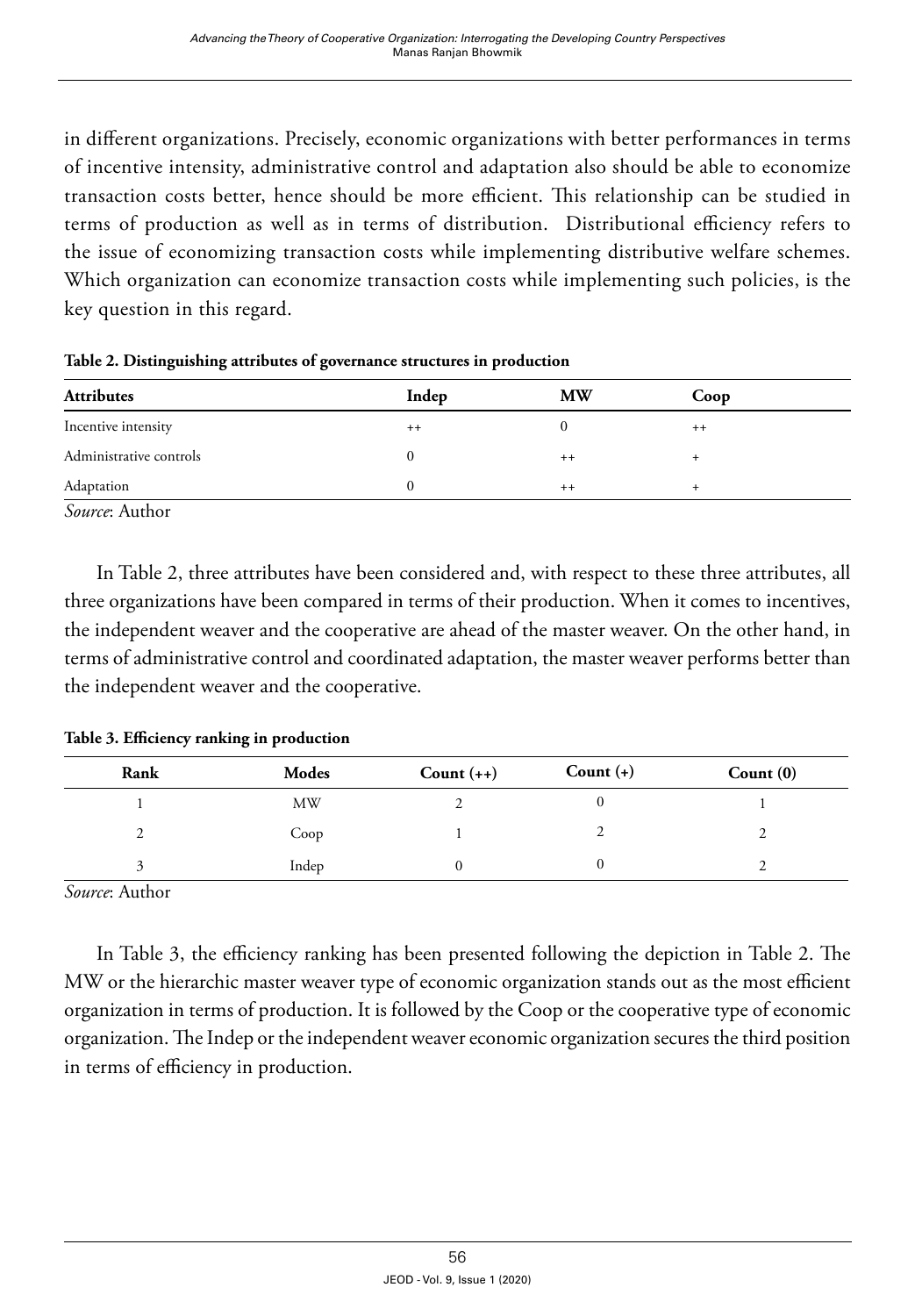| <b>Attributes</b>       | Indep | <b>MW</b> | Coop |
|-------------------------|-------|-----------|------|
| Incentive intensity     | $++$  | $++$      | $++$ |
| Administrative controls |       |           | $++$ |
| Adaptation              |       |           | $++$ |

**Table 4. Distinguishing attributes of governance structures in the distribution** 

*Source*: Author

In Table 4, three attributes have been considered and, with respect to these three attributes, all the three organizations have been compared in terms of distribution. In terms of incentive intensity, administrative control and adaptation, the Coop or the cooperative type of economic organization performs way better than the other organizations, as it can effectively economize on the issues of bounded rationality and the aspect of opportunism while implementing government schemes. The two other types of organizations—Indep and MW—lag behind cooperatives, especially in two counts: administrative control and adaptation.

**Table 5. Efficiency ranking in distribution**

| Rank | Modes | Count $(++)$ | Count $(+)$ | Count $(0)$              |
|------|-------|--------------|-------------|--------------------------|
|      | Coop  |              |             | $\overline{\phantom{0}}$ |
| ∸    | Indep |              |             |                          |
|      | MW    |              |             |                          |

*Source*: Author

Table 5 presents the efficiency in distribution. The Coop or cooperative type of economic organization stands out as the most efficient organization in terms of distribution. Hence, the above-mentioned efficiency rankings in production and distribution reveal the following: in terms of production efficiency, MW (Master Weaver), which is a hierarchic organization, performs better. However, in terms of distributional efficiency, the Coop (Cooperative), which is not a hierarchical organization and where decision rights are collective, performs better than the other organizational modes. Hence, the idea of composite efficiency is quite effective here because it shows that when it comes to the existence and stability of the firm-organizations, especially in developing countries, it is not only the efficiency in production but also the efficiency in distribution that matters.

By introducing the issue of distribution into the analysis of firm-organizations, an attempt has been made to push the frontier of economics of organization. Here, the term distribution entails obtaining the benefits of the government's welfare schemes. It has been observed that the firm has a crucial role to play in this respect in the context of the handloom weaving manufacturing industry in India.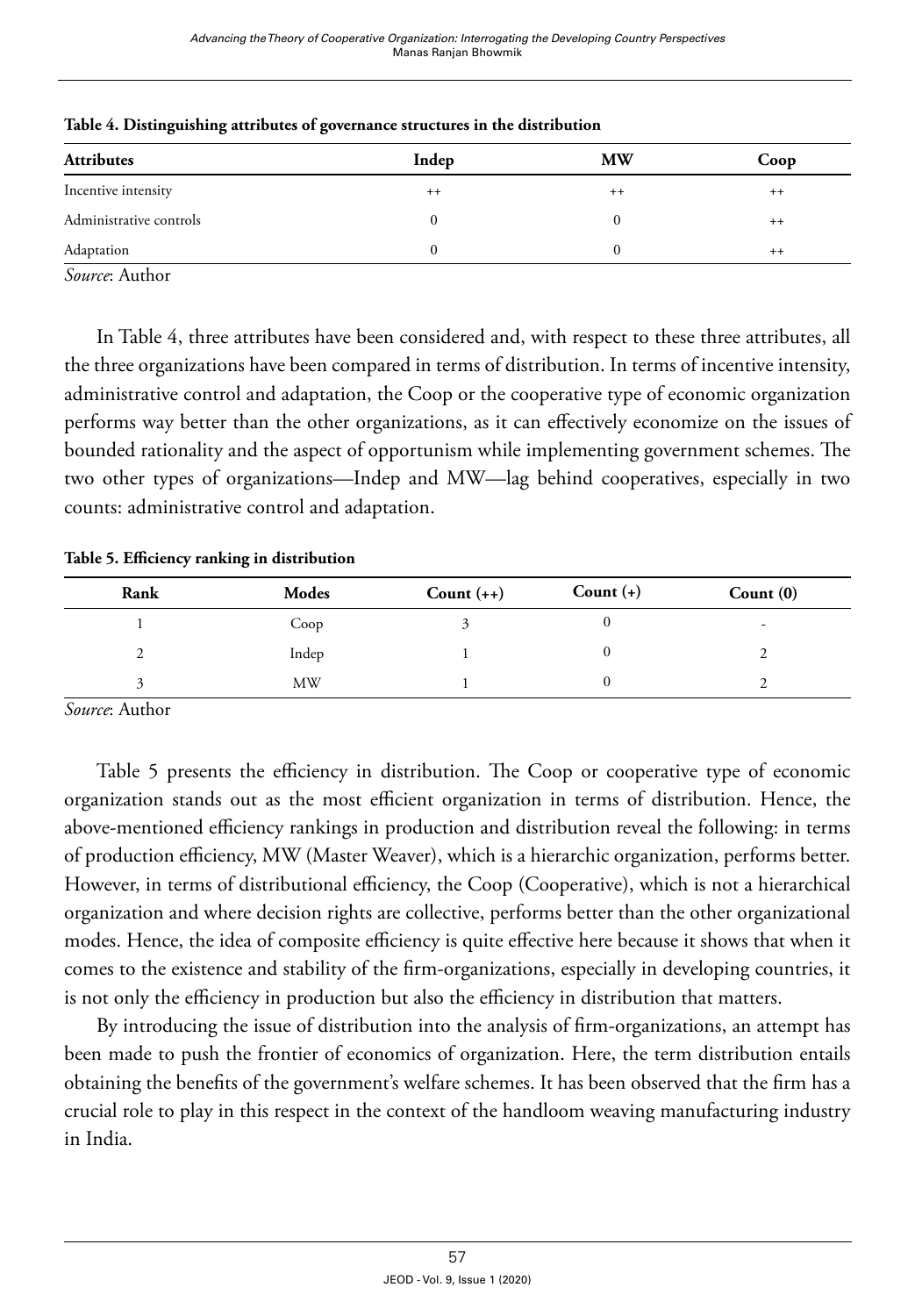## *4.2 Rationalizing composite efficiency*

**Cooperatives:** In this respect, cooperatives perform better because they are able to effectively economize the transaction costs in three ways. First, since they are better connected with government authorities, cooperatives are able to incur lesser transaction costs for searching and implementing the government schemes made for primary weavers. Second, since the decision rights in cooperatives are collective, weavers can collectively and easily push for benefits. Hence, incentives can be well aligned here and, as a result, the cost of decision-making is lesser. Therefore, regarding the distributional aspect, influence costs would be lesser in cooperatives; although, regarding the production aspect, influence cost may be higher in cooperatives. Third, search costs and the costs of lobbying for and implementing the government schemes need not be incurred by the individual weavers in cooperatives; rather, these costs are shared and economized. In these ways, the transaction costs for implementing government schemes can be economized in a better way than in other types of organizations. Hence, in all these respects —incentive, administrative control and adaptation cooperatives are successfully able to economize on the transaction costs of implementing the government's welfare schemes for weavers.

**Master Weavers:** In the MW or master weavers organization, which is a hierarchical form of organization, the transaction costs of implementing different schemes would be relatively higher because of the following institutional aspects. First, the incentives of the master weaver and the primary weavers are not well aligned. Rather, in order to maintain control over the labor supply, the master weaver may want to create hindrances for the weavers to prevent them from obtaining benefits from the different government schemes. Hence, on the one hand, the influence cost is higher in this organization as the decision rights are not collective but fully centralized while, on the other hand, it is extremely difficult to push the master weaver to do anything that enables the primary weavers to benefit from the different government schemes. Second, master weavers generally do not have any linkages with the government, especially because the welfare schemes and incentives are not aligned. Hence, it is costlier for the individual weavers to search, enquire and finally get the benefits of the government schemes. Thus, in terms of incentives, these organizations are in a disadvantageous position. Also, both with respect to administrative control and adaptation, they are again at a disadvantage. Note that in terms of distributive equity it is difficult for the government to control the implementation aspects of government's schemes, hence there can be institutional failures happening in implementing such schemes. Thus, in terms of distribution the MW type of economic organization is in a disadvantageous position in the handloom weaving industry. In terms of efficiency in production, the MW type of organization can secure higher rank due to a hierarchic individualistic decision-making structure which can make coordinated adaptation (C type adaptation) less costly (transaction cost wise).

**Independent Weavers:** The economization of transaction costs remains a problem for independent weavers because of several issues. First, individual uneducated weavers usually do not have any direct linkage with the government authorities and, hence, the transaction costs—for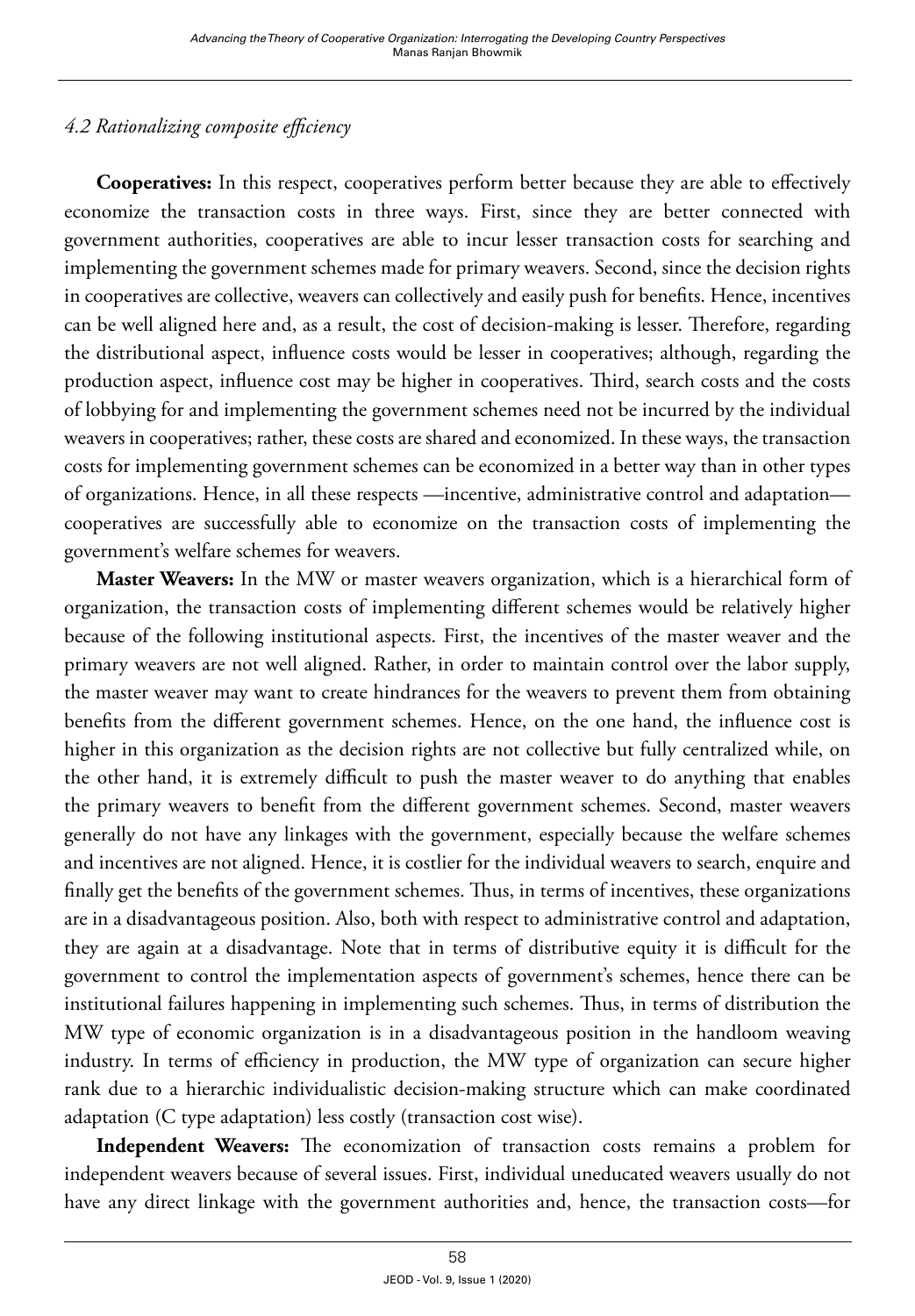obtaining information, arranging the necessary documents, haggling cost, cost of lobbying, cost of bribing, etc.—have to be borne by the primary weavers themselves. Second, adapting to the needs of a scheme may be costlier for primary weavers. In this case, there is no conflict or problem in terms of incentives. When it comes to administrative control, these organizations do not have any advantage. Again, in terms of adaptation to the changing rules, they are again at a disadvantageous position.

Hence, hierarchical (MW) and non-hierarchical (Coop) organizations may coexist in the same industry and develop a stable formation for a long time for different transaction costs logic. In this way, issues regarding the co-existence, longevity and stability of cooperatives have been theorized in the context of developing countries by following the transaction cost economics (TCE) framework.

## **5. Conclusions**

This paper has followed the Williamsonian (1985; 1991; 1996) tradition of microanalytic study on the different modes of economic organizations in the context of a developing country. With rigorous theoretical analysis, the importance of the distributional aspect as an important determinant to explain the stability and longevity of cooperatives has been established, which provides a coherent answer to the first research question. Moreover, regarding the second research question, by introducing the concept of composite efficiency it has been attempted to theoretically provide a transaction costs explanation in order to explain coexistence of hierarchic and nonhierarchical organizations within the handloom weaving industry. The small but novel contribution of this paper is the idea that a firm need not only concern itself about production; it may also take into account the distributional aspects. This paper proposes the idea of composite efficiency, which surpasses the simplified notion of efficiency in production, as a worthy explanatory apparatus in this regard. It has been delineated that, although the hierarchical master weaver organization is more efficient in terms of production, the cooperative organization is relatively more efficient in terms of distribution, hence these two different modes co-exist. Due to distributional efficiency in cooperatives, issues of stability and longevity of cooperatives also can be addressed.

To the best of this author's knowledge, no rigorous endeavor has hitherto been undertaken along this line, in the context of the rural Indian manufacturing sector. This paper seeks to emphasize that there are ample opportunities for applying such a synthetic TCE-NIE microanalytic framework in order to precisely capture prevailing diversity of organizations in developing countries. While this paper has particularly focused on the Indian handloom weaving sector, this theoretical framework can very well be applied to study organizations in other sectors, such as production in power-looms and other small and medium manufacturing units in the textile industry, agribusinesses, etc. Moreover, since the focus has been mainly on cooperatives, agricultural cooperatives of many kinds, credit cooperatives, multipurpose cooperatives and processing cooperatives, can be studied using this framework.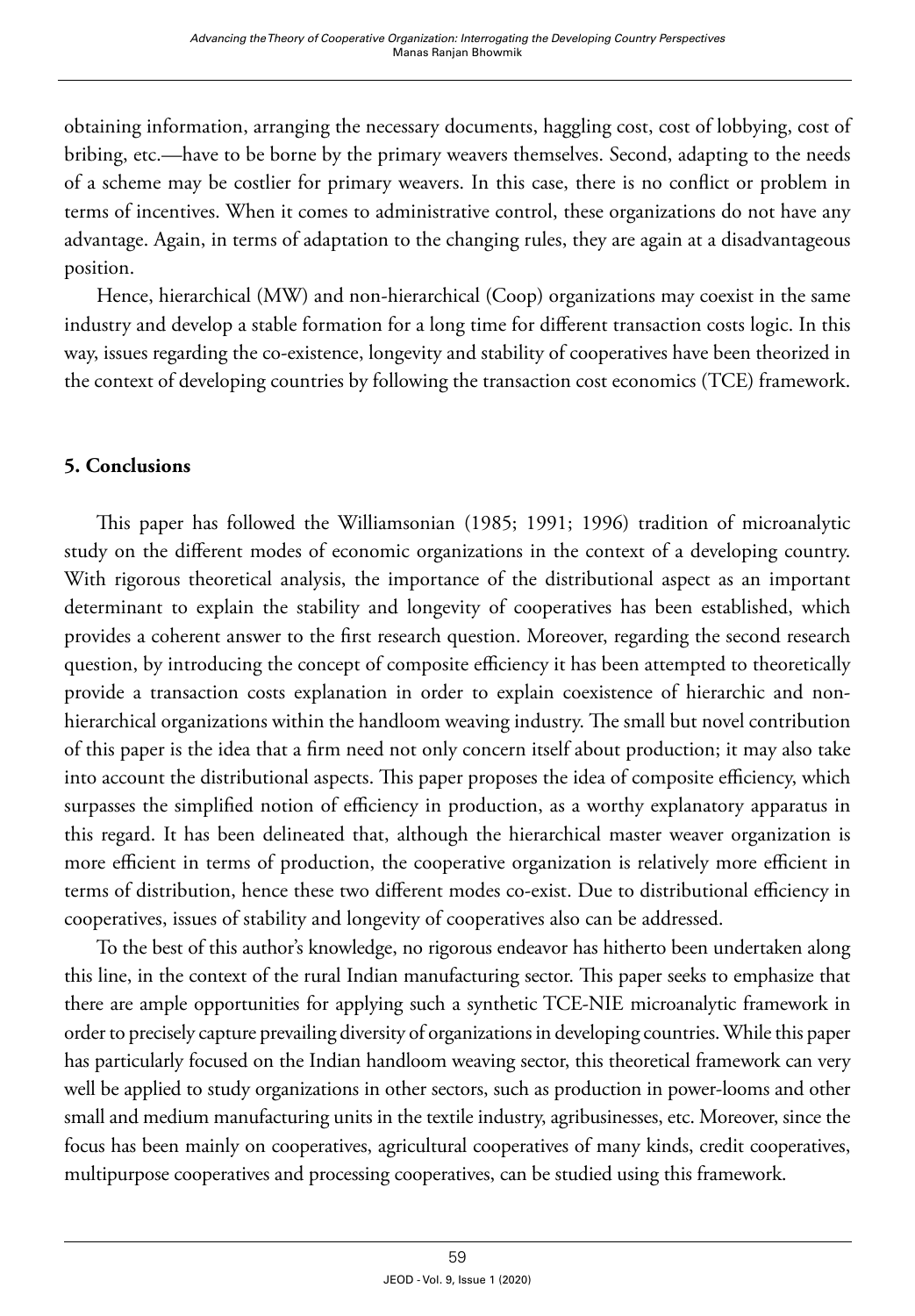#### **References**

- Alchian, A.A. & Demsetz, H. (1972). Production, Information Costs, and Economic Organization, *The American Economic Review*, 62(5): 777-795.
- Bardhan, P. & Udry, C. (1999). *Development Microeconomics*. New York: Oxford University Press. DOI: [https://doi.org/](https://doi.org/10.1093/0198773714.001.0001) [10.1093/0198773714.001.0001](https://doi.org/10.1093/0198773714.001.0001)
- Basu, K. (1986). One Kind of Power, *Oxford Economic Papers*, 38(2): 259-282. DOI: [https://doi.org/10.1093/](https://doi.org/10.1093/oxfordjournals.oep.a041740) [oxfordjournals.oep.a041740](https://doi.org/10.1093/oxfordjournals.oep.a041740)
- Chaddad, F. (2012). Advancing the Theory of the Cooperative Organization: The Cooperative as a True Hybrid, *Annals of Public and Cooperative Economics*, 83(4): 445-461. DOI: <https://doi.org/10.1111/j.1467-8292.2012.00472.x>
- Coase, R.H. (1937). The Nature of Firm, *Economica,* 4(16): 386-405. DOI: [https://doi.org/10.1111/j.1468-0335.1937.](https://doi.org/10.1111/j.1468-0335.1937.tb00002.x) [tb00002.x](https://doi.org/10.1111/j.1468-0335.1937.tb00002.x)
- Cook, M.L. (1995). The Future of U.S. Agricultural Cooperatives: A New Institutional Approach, *American Journal of Agricultural Economics*, 77(5): 1153-1159. DOI: <https://doi.org/10.2307/1243338>
- Das, S. (2001). *The Warp and Woof: An Enquiry into the Handloom Industry in West Bengal*. 1st ed. K.P. Bagchi & Co.
- Dev, S.M., Galab, S., Reddy, P.P., & Vinayan, S. (2008). Economics of handloom weaving: a field study in Andhra Pradesh, *Economic & Political Weekly*, 43(21): 43-51.
- Doucouliagos, C. (1990). Why Capitalist Firms Outnumber Labor-Managed Firms, *Review of Radical Political Economics*, 22(4): 44-67. DOI:<https://doi.org/10.1177/048661349002200404>
- Doucouliagos, C. (1995). Worker Participation and Productivity in Labor-Managed and Participatory Capitalist Firms: a Meta Analysis, *ILR Review*, 49(1): 58-77. DOI: <https://doi.org/10.1177/001979399504900104>
- Dow, G.K. (2003). *Governing the Firm: Workers' Control in Theory and Practice*. Cambridge: Cambridge University Press. DOI: https://doi.org/10.1017/CBO9780511615849
- Euricse & ICA (2018). *World Cooperative Monitor: Exploring the Cooperative Economy Report 2018*. Available at: [https://](https://www.ica.coop/sites/default/files/publication-files/wcm2018-web-1542524747.pdf) [www.ica.coop/sites/default/files/publication-files/wcm2018-web-1542524747.pdf](https://www.ica.coop/sites/default/files/publication-files/wcm2018-web-1542524747.pdf)
- Hansmann, H. (1996). *The Ownership of Enterprise*. Cambridge: The Belknap Press of Harvard University Press.
- Helmberger, P. & Hoos, S. (1962). Cooperative Enterprise and Organization Theory, *Journal of Farm Economics*, 44(2): 275-290. DOI:<https://doi.org/10.2307/1235830>
- Iliopoulos, C. & Valentinov, V. (2018a). Member heterogeneity in Agricultural Cooperatives: A Systems-Theoretic Perspective, *Sustainability*, 10(4): 1-22. DOI: <https://doi.org/10.3390/su10041271>
- Iliopoulos, C. & Valentinov, V. (2018b). Cooperative Longevity: Why Are So Many Cooperatives So Successful? *Sustainability*, 10(10): 1-8. DOI: <https://doi.org/10.3390/su10103449>
- Jensen, M.C. & Meckling, W.H. (1976). Theory of the firm: managerial behavior, agency costs, and ownership structure, *Journal of Financial Economics,* 3(4): 305-360. DOI: [https://doi.org/10.1016/0304-405X\(76\)90026-X](https://doi.org/10.1016/0304-405X(76)90026-X)
- Jones, D. & Kalmi, P. (2012). Economies of Scale versus Participation: a Cooperative Dilemma?, *Journal of Entrepreneurial and Organizational Diversity*, 1(1): 37-64. DOI:<https://doi.org/10.5947/jeod.2012.003>
- Landes, D.S. (Eds.) (1966). *The Rise of Capitalism*, New York: The Macmillan Co.
- Langmead, K. (2017). Challenging the Degeneration Thesis: the Role of Democracy in Worker Cooperatives?, *Journal of Entrepreneurial and Organizational Diversity*, 5(1): 79-98. DOI: <https://doi.org/10.5947/jeod.2016.005>
- Menard, C. (2004). The Economics of Hybrid Organizations, *Journal of Institutional and Theoretical Economics*, 160(3): 345-376. DOI:<https://doi.org/10.1628/0932456041960605>
- Menard, C. (2018). Research Frontiers of New Institutional Economics, *RAUSP Management Journal*, 53: 3-10. DOI: <https://doi.org/10.1016/j.rauspm.2017.12.002>